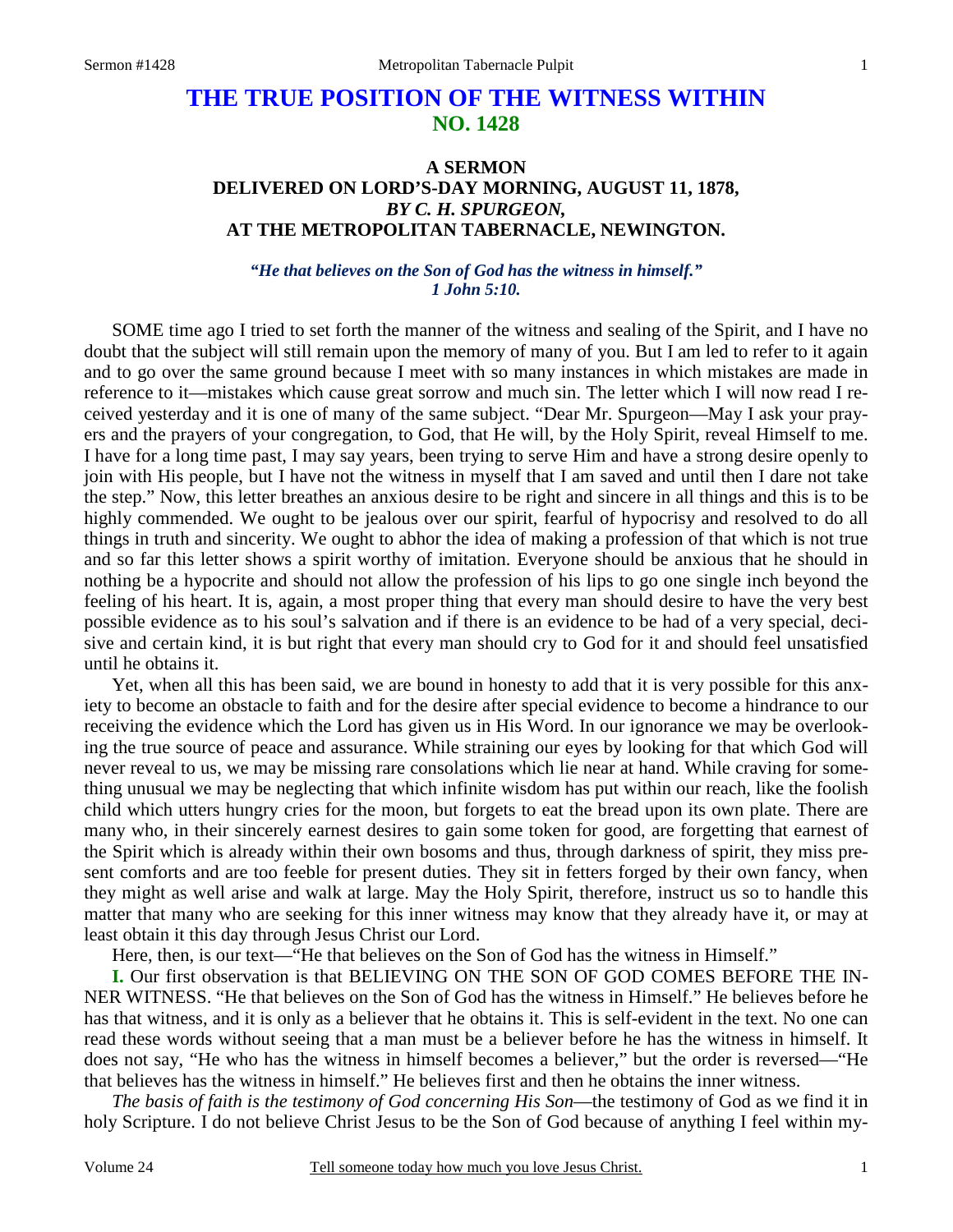self, but because God Himself declares Him to be such. Neither do I trust my soul with Jesus because of certain emotions felt within, but because God, in the book which I accept as His testimony, declares that He has set forth Jesus to be the propitiation for sin. In the Bible I see that God Himself witnesses that whoever trusts Jesus is thereby forgiven, accepted and saved, and therefore, I trust Him. We have no other foundation for our faith to rest upon than the witness of God. "If we receive the witness of men, the witness of God is greater." The testimony of God is surely enough for us. Dare we ask more? We must not go about to buttress the solid pillar of divine testimony. "Thus says the Lord" is proof enough and it is blasphemous impertinence for us to demand further evidence. Dare we look around for something which we have observed or something which we have felt to be a support to the solemn declaration of the Most High? If so, we are not believing in God at all, but are waiting for a surer witness than God, who cannot lie. In such a case we are still lost, for we cannot be saved while we are calling God a liar by refusing to believe Him till He can bring corroborative evidence. If we were to obtain that additional evidence, it is clear that our faith would not then stand in God, but in the additional testimony and so we should remain as to God still unbelievers. The only basis for saving faith is the testimony of God Himself concerning His Son Jesus Christ, "And this is the testimony that God has given to us eternal life and this life is in His Son."

Note that the words which follow our text assure us very solemnly that *the rejection of this basis, namely, God's own testimony, involves the utmost possible guilt.* "He that believes not God has made Him a liar, because He believes not the record which God gave of His Son." Now, it is quite clear that this does not refer to any inward witness, because the man who does not believe Christ has no inward witness and cannot have any. He cannot be guilty of rejecting what he never had, but God has given an outward witness to all mankind, a witness contained in Holy Scripture, clear and express and therein He declares that Jesus Christ is His Son and the appointed Savior of men. And He bids men trust in Him, promising that they shall thus be saved. It is the rejection of the revelation of God which involves the unbeliever in transcendent guilt, because his unbelief is tantamount to saying that God speaks lies, that He has deliberately given us a book which is a fiction; that He has set before us hopes which will end in disappointment, that He has threatened us with a doom which is a mere bugaboo, that He has sent us a Savior who cannot save, who has presented a sacrifice in which there is no real efficacy. The rejection of Christ as our Savior is the most pointed way of calling the Lord a liar. Surely we ought to start back from such guilt as this, for it stabs at God's honor and inasmuch as it impugns His truthfulness, it robs Him of one of the brightest jewels of His crown. O beloved hearers, be not guilty of this, I pray you, but believe your God. What if all men contradict Him—be it yours to believe Him. "Let God be true and every man a liar." Believe God, though every feeling of your nature should seem to controvert His testimony, for feelings deceive and consciousness may be a dream, but God cannot lie—His Word is truth itself. This, then, is the basis of faith and the basis of faith which cannot be rejected without the utmost sin.

Let me put it another way. I hear and I read that God has sent His Son Jesus Christ to save sinners, and thus I learn that I must trust Christ and I shall then obtain the benefit of His salvation. I believe this. I trust Christ and I am saved. This salvation gives me peace and rest and I become confirmed in my belief. Now there are many who want this peace and rest before they will believe. They expect harvest before sowing and will not sow unless their preposterous desire can be granted. My dear friend, you cannot expect to have the natural order reversed in this fashion. Why should you need it? Has not God spoken the truth and if it is the truth, why do you not believe it? The essence of faith lies in believing that God speaks the truth and in acting upon His Word because it is the truth. Is this more than God has a right to expect of you? Why should there be any refusal to render what is so manifestly His due? Why should we ask for further evidence whether it is in ourselves or in others? Should we not at once say, "God has said it, it is true, I will act upon it, and since He says Christ died for sinners and saves all that trust in Him, I will trust Him and I shall be saved"?

Now, *this basis of faith is abundantly sufficient*. I feel half ashamed to have to insist upon this most evident truth, for, if we were not desperately set on mischief and alienated from God, we should feel this at once. Has God said it? Then to ask any confirmation of it is a direct insult to Him, a gratuitous imper-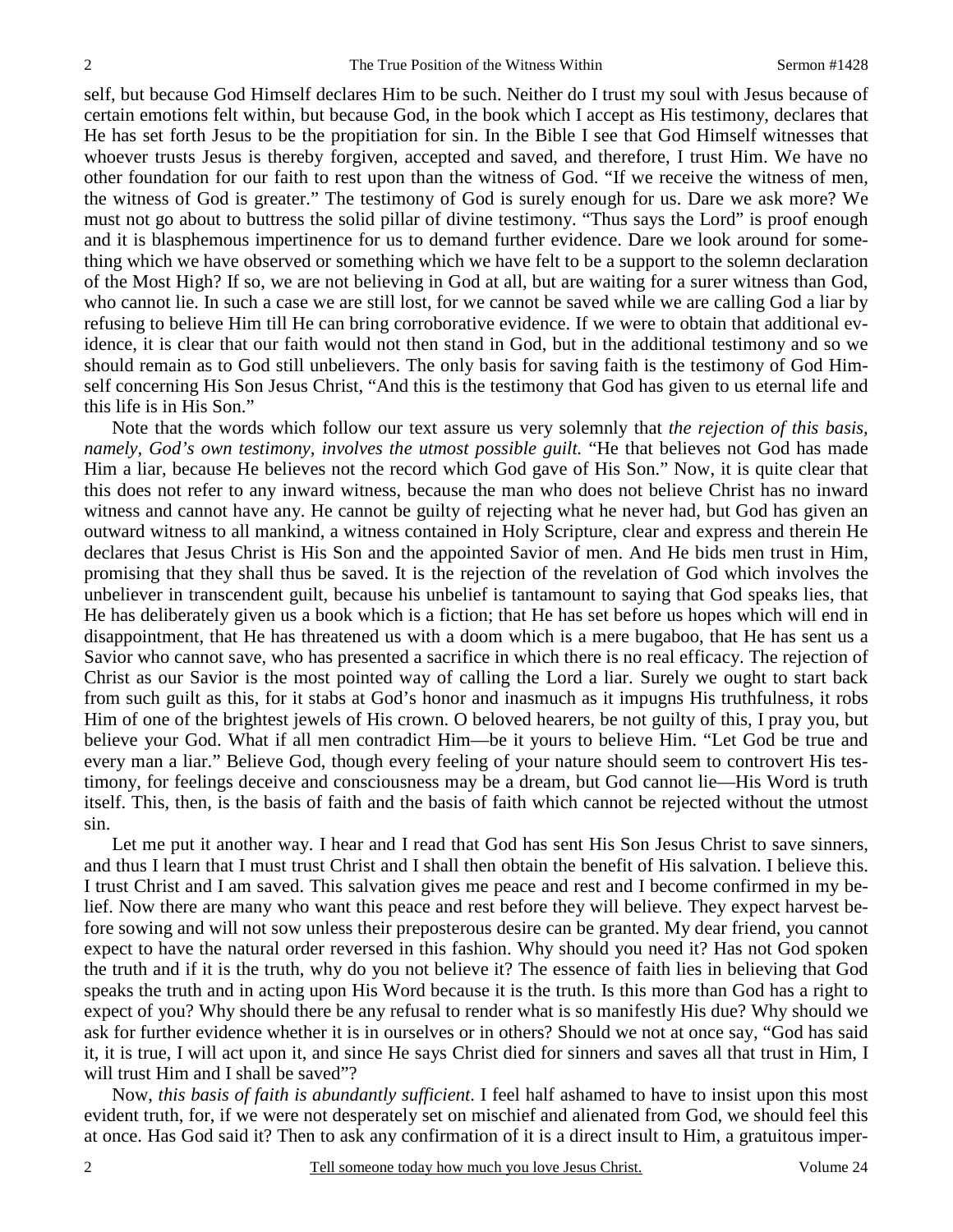3

tinence against the majesty of heaven. Has God said it? Then we are more bound to believe than if all the scientific men in the world for centuries had witnessed to it. Has God said it? We are surer of it than if all the traditions of all nations had handed it down to us. Has God said it? Then we are surer of it than if our reason proved it by mathematical demonstration. Has God said it? Then we are more certain of it than if we saw it with our eyes, for they might be deceived, or than if we heard it with our ears, for they might be imposed upon. Our senses are deceivable, but God is not deceivable. He must be true and we may wisely cast the weight of our souls upon His faithfulness, and take all the consequences, fully assured that what the Lord has promised He is able to perform.

Now, though this basis is sufficient, the Lord, knowing our unbelief, has been pleased not to add to it, but to *set it before us in a graciously amplified manner*. He says, "There are three which bear witness on earth, the Spirit, the water, and the blood, and these three agree in one." That Jesus Christ is the Son of God and that He can and does save sinners and that He will save all who believe in Him is proved first by the giving of *the Holy Spirit.* He descended first at Pentecost, visibly and perceptibly, in rushing wind and cloven tongues of fire and He manifested His power by the marvelous gift of speaking in languages which the disciples had never learned. The Holy Spirit was mightily with the apostles, bearing witness that Jesus was the Son of God and that the gospel which they preached was divine. The Holy Spirit has not returned to heaven and though His miraculous power is no longer seen among us in the physical world, He is still working spiritual miracles in the church. He still regenerates, He still enlightens, He still consoles, He is still the help of our infirmity in prayer, and He is still our comforter and guide. In many blessed and useful ways, for which He is to be adored, the Holy Spirit is still in the midst of the church to witness to the truth of the gospel. Instead of miracles we have the presence of the Holy Spirit, men quickened from death in sin, hearts renewed, eyes enlightened, souls regenerated—these are the standing witnesses of God in the church to the truth of the gospel.

Then, there is the witness of *the water*. By the water, I understand to be meant that living water of which, if a man drinks, he shall live forever. And it indicates the spiritual life which abides in the church—the life and the cleansing, which God gives to believers. Now, there are thousands of us who can bear witness that we possess a life to which we once were strangers, but by believing in Jesus Christ that life has been given to us, as it shall also be given to all who hear me this day, upon their believing in Jesus. That water of life abiding in the church and always flowing out of the very midst of her living members is another form of the witness of God, a part of the one solid basis upon which true faith must rest.

Then there is *the blood*—a third witness—that blood of atonement which speaks better things than that of Abel, which brings peace to the guilty conscience and ends the strife within. There is no voice like it to believing ears. This is another and most powerful form of the witness of God. He does pardon sin and give peace to the conscience—the fact is known to thousands and is the abiding witness of God to His dear Son. The abiding power of the Spirit, the water and the blood are God's continuance of His one testimony that Jesus Christ is the appointed Savior and that whoever trusts in Him shall be saved. Beyond this evidence, the hearer of the gospel may expect nothing. What more can he need? What more can he desire? If you refuse Christ upon the witness of God, you must refuse Him outright, for no other witness shall ever be given unto those who believe not upon the solemn testimony of God.

And beloved, let me say that this basis which has been so graciously amplified in the triple witness of the Spirit, the water and the blood, has this to commend it, that *it is everlasting and immutable*. Did you believe in Jesus Christ fifty years ago? Did you then trust Him because God declared Him to be worthy of your confidence? That witness of God remains in all its potency today. A thousand years ago a poor sinner came to Jesus because God had assured him in the Scriptures that there he should find mercy. And today another sinner may come with just the same confidence, for the guarantee of faith is unaltered. What a blessing this is! Our feelings change. Sometimes the inward witness burns brightly and sometimes it becomes very dim. Sometimes we feel tender in heart and at another time we are hard as a millstone. At one moment we are zealous and at another moment indifferent. It would never do to have such a shifting basis of our faith. Such a moving, shivering quicksand as this would never satisfy us very long. But what a rock we have in God's Word. He has said it and it must be true, "He that has the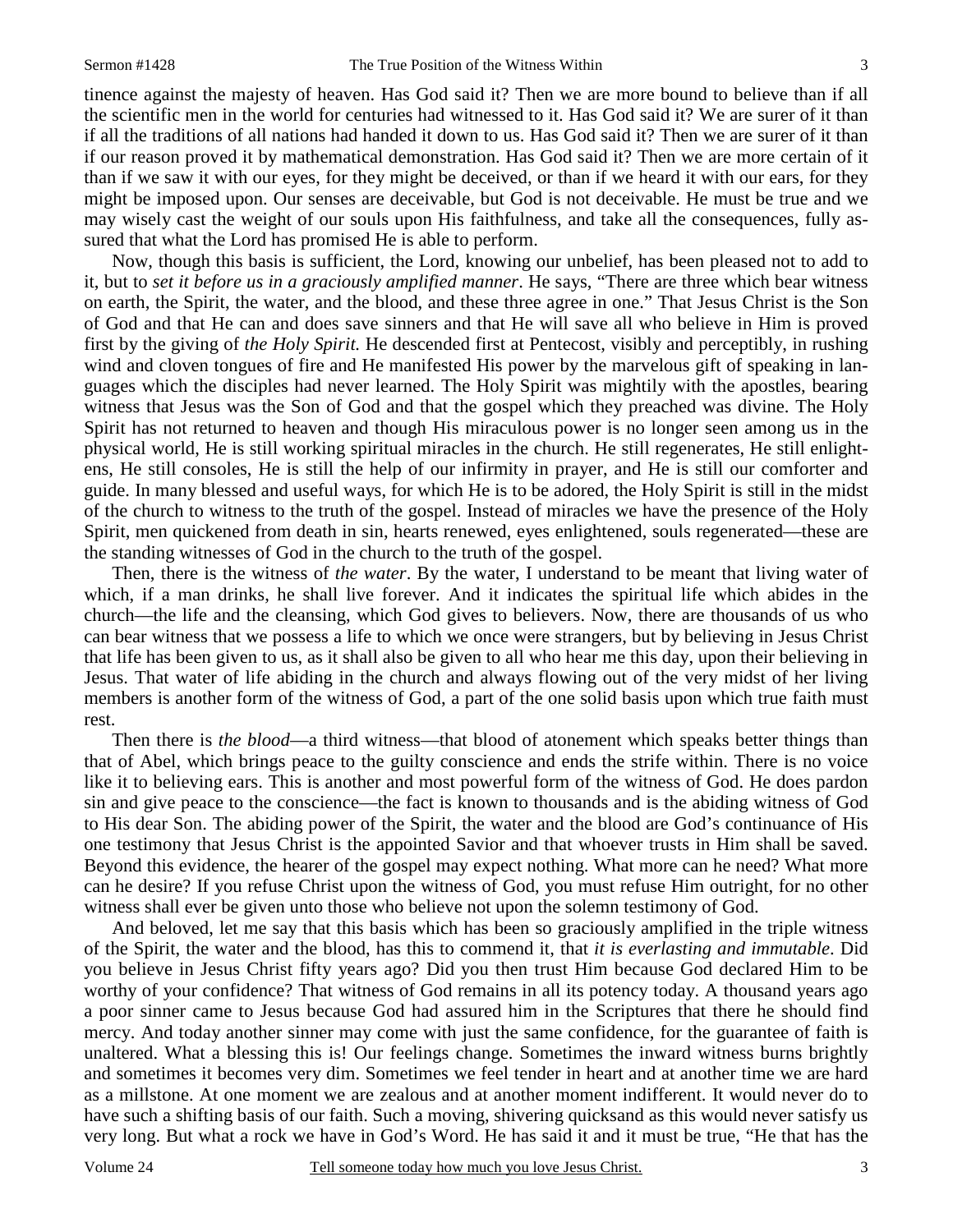Son has life." When I look within I cannot always tell by my feelings whether I have obtained spiritual life or not, but since I know that I believe in Jesus, I know that I have eternal life because God has said so. I, trusting His Son Jesus Christ, know myself to be saved over the head of all my feelings, let them be what they may, for God has said, "He that believes has everlasting life." And you, poor soul, are not invited to come to Christ this morning because there is something in you that is a guarantee for your coming, some inward witness bearing testimony to your fitness. But you are to come because there is witness enough in this book, witness enough in the fact that the Spirit of God is in the church, that the living water is still imparted unto men and that the blood of Jesus has not lost its power, but cleanses from all sin. If you will not believe upon this all-sufficient witness, you cannot expect to receive any other, for this is the witness of God upon which men savingly believe in Christ Jesus.

Now, dear friends, *the faith which will not and cannot rest on this basis is evidently no faith in God at all,* but a proud resolve to demand other evidence than His Word. "Well," says one, "but suppose I was to see a vision, I should then believe." That is to say, you would believe your vision, but that vision would, in all probability, be the result of a fevered brain and you would be deceived. "Oh, but if I could hear a voice, then I could believe." That is to say, you refuse the sure word of testimony in the Bible and will only believe God if He will condescend to indulge your whims. Voices, which you might think you heard, are not to be depended upon, for imagination easily creates them. When day-dreaming I have heard many voices, or thought I did, but they may have been echoes, or birds far up in the air, or mere fancies. There is nothing to be depended upon in hearing a voice in the air. Will you put that in competition with the revealed will of God? "Oh, but if I had a special revelation," such a special revelation you have no right to look for. I speak most plainly here, no additional revelation is to be expected, because the book of God is ended, the revelation of God is finished, and he that adds to the sacred book is cursed. If you, therefore, say that God has made a new revelation to you, you run a dreadful risk of the curses which are written in this book. God, by His Spirit, brings old truth home to the heart, gives new light to our eyes, and causes the word to exercise new power over us, but He reveals no new facts, and He utters no words in any man's ears concerning his condition and state. We must be content with the old revelation and with the life and power and force with which the Holy Spirit brings it to the heart. Neither must any of us seek to have any additional revelation, for that would imply that the Scriptures are incomplete. What? Has God spoken all this volume that you may believe on His Son, and is not that enough for you? Must He go out of His way to make some private communication to you? Is all that which He has already spoken to be treated as a lie, unless He at your dictation condescends to say something for you, personally? Are you too good or too great to be saved like other sinners? That is what it practically comes to. "Oh," you say, "but if I felt such-and-such, I would believe." Suppose you did? Then your confidence would be in your feelings and not in God, and what would that be but presumption, seeing that there cannot be anything in your feelings which can make God true. God is true, feel whatever you may. Believe Him then, for it is to that faith in His Son that He gives salvation and not to faith in your feelings. Abraham believed God and it was counted to him for righteousness. But if Abraham had stood higgling and haggling till he had seen this and that, he would not have believed nor found righteousness by faith.

Let me tell those of you who will not believe in God till you get a certain experience, or sign, or wonder, to be added to God's Word, that *those of His people who have been the longest walking by faith have to come back very often to the first foundation of faith in the outer witness of God in His Word.* It has been the privilege of some of us to possess the inner witness for years and yet at certain times it departs, and we have to fall back on the foundation, truth. When the winds are out, and the storms are loosed, and temptation howls through the soul, we always fly to the Word of God and not to our own experience. We get away from what we feel to what the Lord has said. One ounce, of, "It is written," gives more confidence than a ton of what we have felt. We are apt in troublous times to judge that our happy feeling was a delusion and our confidence a mistake. "True, I did think that I stood and looked within the pearly gates and was full of heavenly joy, but, alas, it may have been all a dream." This is, however, no dream—that Jesus Christ came into the world to save sinners—there is no mistake about that fact. That God has sent forth His Son to be a propitiation for sin—there is no imagination about that.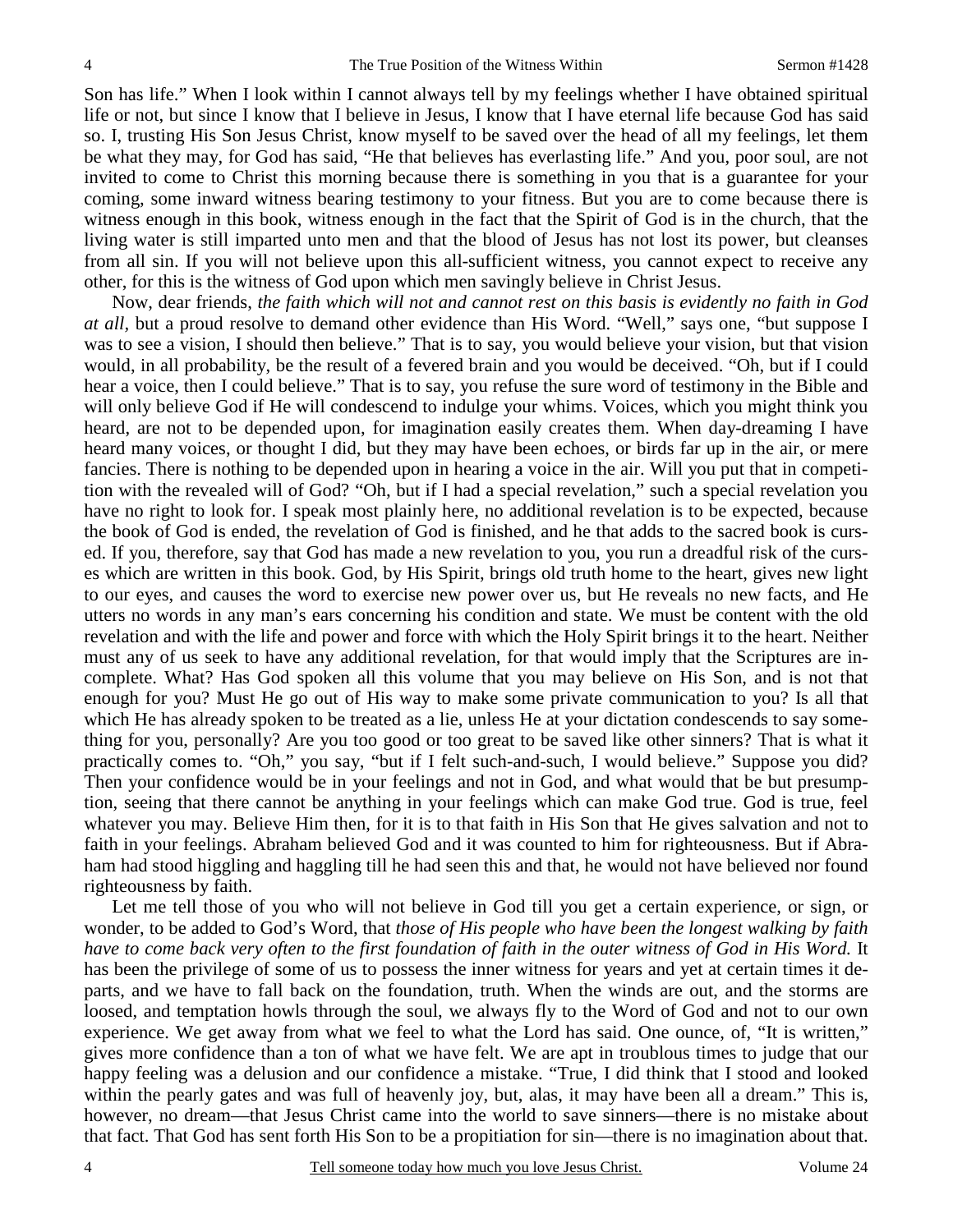There it stands in black and white in the Scriptures of truth, and to that witness we fly again. Whether I am saint or sinner, whether I am an heir of heaven or an heir of wrath, there stands the word, "He that believes in Him is not condemned." I do believe in Him and I am not condemned, nor shall all the devils in hell make me think I am, since God has said I am not. On that rock my faith shall stand unshaken, come what may.

Let this suffice upon our first head, that believing on the Son comes before the inner witness.

**II.** Secondly, THE INNER WITNESS NATURALLY FOLLOWS UPON FAITH. "He that believes on the Son of God has the witness in himself." *It is quite impossible that the inner witness should precede faith* and this you will clearly see if you think a minute. Here is a medicine well-known to be exceedingly efficacious in a certain disease. A sick man says that he will not believe in its power until he has some inner witness of it. It is clear to you that he cannot possibly have any evidence of its power until he has at least enough faith to take the medicine and give it a chance of operating upon him. So is it with this blessed *catholicon* of the precious blood of Jesus. You cannot have any *inner* witness to its power till first of all, you receive it by faith. "To as many as received Him, to them gave He power to become the sons of God, even to as many as believed on His name," but the reception must come first. And you cannot have this witness apart from faith, because the Holy Spirit never sets His seal to a blank sheet of paper. There must first of all, be the writing of faith upon the heart and then the Spirit of God puts His attesting seal to it. Would you have God the Holy Spirit witness to a falsehood? And yet He would be witnessing to a lie if He gave an inner witness of salvation to a man who is still an unbeliever and who consequently is already condemned. If you refuse to believe God's Word, how can you think that the Spirit will bear witness of anything in you except it is to your condemnation? There must be faith before, and then the witness will follow after.

But let it be especially remembered that *a man may have the witness within him and sometimes he may not perceive it.* You say, "That is strange"? Yet reflect, you might be the possessor of a large estate, and an adversary might contest your right to it, and you might not be able to find your title deeds? The estate might be clearly enough yours, but those deeds of yours might be mislaid and locked up in a forgotten drawer, and you might be sorely put to it, perhaps, until the day of trial settles the dispute as to whether it is yours or not. I believe that many a child of God has plenty of witness in his own soul, but he has not the wisdom to perceive it. Plenty of witness, but through ignorance or carelessness he does not collect it and refresh himself with it. If he believes, he has the witness within himself and he will be comforted if he has but light enough to know what the witness is. But often through negligence in searching the Word of God, he has the witness, but cannot discover it. He wishes to read it, but his ignorance has mislaid it.

Now, what is this witness within? It may be seen as follows, take the verses that precede my text and you get one form of it. Jesus Christ is the Son of God and the Savior of sinners—that is the main point to be witnessed. First *the Spirit,* after we have believed, bears witness in our soul that it is so, because we perceive that the Spirit has led us to believe in Jesus, and has given us repentance. The Spirit has renewed us. The Spirit has made us different from what we were. The Spirit helps us in prayer. The Spirit lifts us up upon the wings of praise. The Spirit works upon us wondrously and so we gather that this comes to us through believing in Jesus. He is indeed the Savior of sinners, for we are saved. Then *the water* bears witness within us—that is to say, we feel a new life, we feel the living water in our hearts and we are conscious of being alive to things to which we were once dead. We find that now there is within us a new nature, which we never possessed before. All this becomes comfortable evidence that what we have believed is true. We have proved it to be true, for we have the life which was promised to us upon our believing in Jesus. Thirdly, *the precious blood* within our souls bears further witness, for when it gives us peace, we sing as sinners bought with blood, and rejoice before God as cleansed by the blood from all sin. And as having access into that which is within the veil by the sprinkled blood, and we feel deep peace within our souls through the voice of the blood. This is a witness sweet and clear within us, proving that what we received from God's Word without any other evidence is certainly true. Now we have confirmatory witness within our spirits, given not because we demanded it, but as a sweet re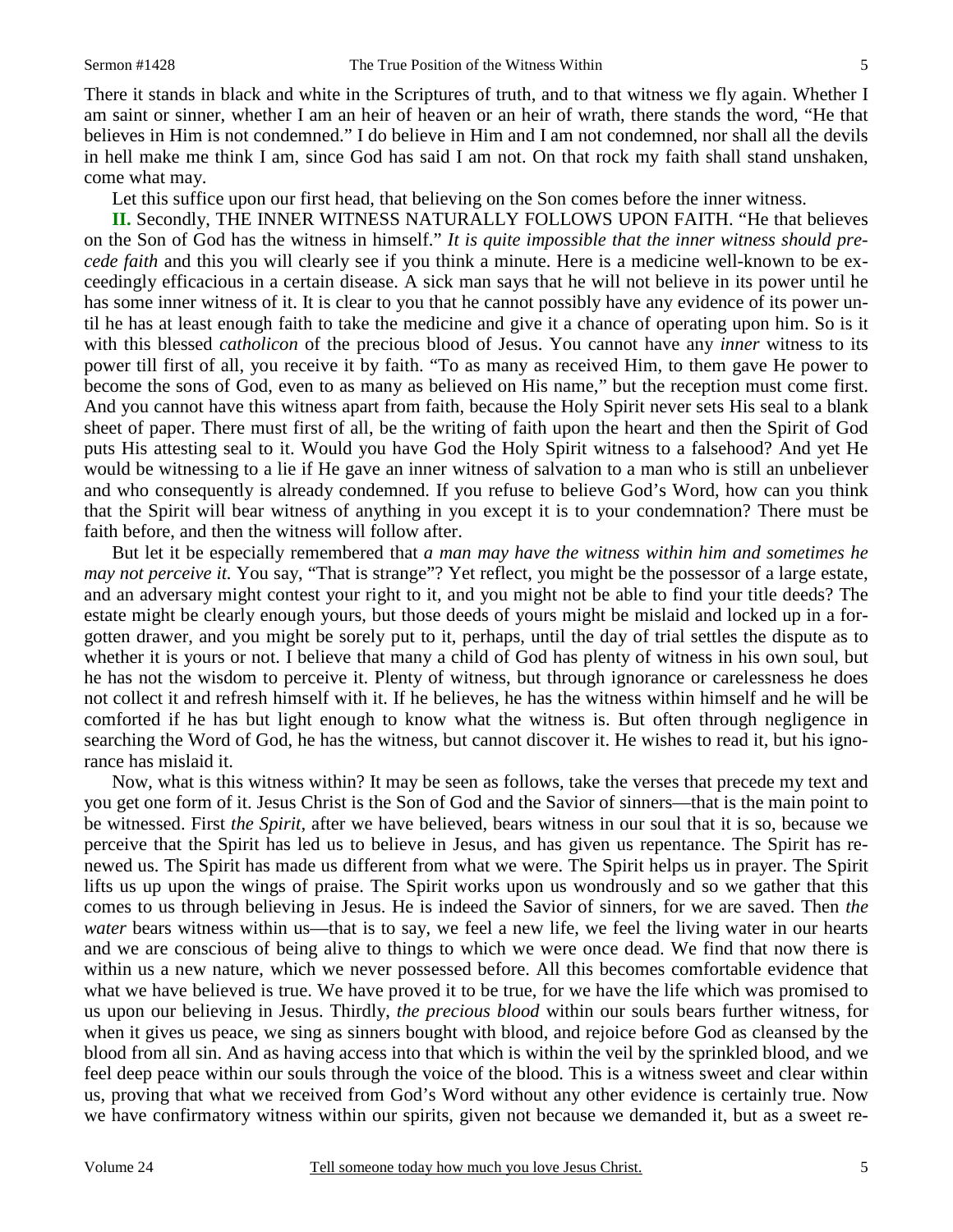ward and gracious privilege. We should never have received it if we had not first believed first on the naked Word of God, but after that the witness flow naturally into the heart.

Another part of the witness lies in this, that when we have believed *we receive life, and according to the 11th verse this is the record that God has given to us eternal life, and this life is in His Son.* We have believed and we feel that we have obtained the life, and we are doubly assured that the witness of God is true. We believed it before, because God had said it, and now we are permitted to feel it. Since the life is welling up within our souls like a fountain, we now know now that Jesus Christ must be the Son of God, for to whom else is it given to bestow life? Who else could have bestowed upon us this high, this spiritual and this heavenly life?

In detail, the inward evidence lies very much this way. First, *a wondrous sense of change* comes over the believer. Having believed in Jesus Christ upon the simple evidence of God, there is a work of regeneration performed upon him and he feels himself altogether transformed. A young girl once said, "Either the whole world is changed, or else I am." Everything seems so altered, for it is seen with new eyes. The man undergoes a radical change of feelings. All things are reversed to him, his sweets are now sour and his sours are now sweet, and finding himself so thoroughly new-created, he says, "This is the finger of God," and he infers that the power which has worked all this comes from the Son of God.

Then, again, there is a *wondrous power which goes with the Word of God,* not always, but yet often. Are you not conscious, my brethren, of often feeling, when you are reading the Word, or hearing it, as you never felt when listening to any other form of speech? Get to the foot of the cross, for instance, and look up and view the flowing of your Savior's precious blood, and do you not feel then, as nothing else can make you feel? You are reading a religious book and it has a holy effect upon you, but if you reflect, you will see that it is only powerful because it is borrowed from the Word of God. The voice of God thrills your soul in a more than magical manner, as no other voice ever can. Why, I guarantee you, a Christian blindfolded would know which was a text of Scripture and which was not, by its effect upon his heart. The very words are so majestic that none can imitate their dignity, and when they are applied with power they lay us low or lift us up as only divine words could do. "Where the word of a king is, there is power," and this becomes an inner witness to the sovereign truth of the gospel.

The same witness is borne by a sense of being put into our right place. You were all out of place before, but having believed in Jesus Christ you are put in your right position. You stand in harmony with the divine system and this you feel could only be effected by the truth, for a lie works to disorder and not to right. If anybody had said to the prodigal son, "I doubt whether you have a father. I doubt your father's love. I doubt whether he has any house where there is bread enough and to spare." He might have been puzzled to answer those wretched doubts while he was standing at the swine trough, but you could not trouble him with it when he has reached his father's house and was sitting down at the table of love listening to the sound of the music and dancing, and feasting upon the fatted calf. If any skeptic had then said to him, "There is no father's love," why, his cheeks still sweetly tingling with the kisses would have supplied him with his best reply. I do not suppose he would have deigned to answer the doubter except by a quiet smile, but would have gone on feasting upon the fatted calf or if he did answer, he would have said, "Go, take your doubts to one who will receive them. I am right again with my dear father, for he has forgiven me and I feel his love and know for myself that he abounds in tenderness."

That *deep feeling of peace* which comes to us through believing in Jesus makes us feel quite sure again that He can save and that we are secure in Him. We took God at His Word when we had no feeling, but having believed in Jesus Christ we are now conscious of a wonderful rest—"The peace of God which passes all understanding." We see that we are forgiven, justly forgiven, saved by mercy, but still not to the violation of the justice of God, and therefore we are perfectly at ease. Yes, and sometimes we rise beyond peace. I am not going to tell many of the high secrets of the inner life, this morning, but yet I will confess that at times—

> *"Our joys divinely grow, Unspeakable, like those above, And heaven begins below."*

This, again, is a part of the inner witness that the gospel is true.

Tell someone today how much you love Jesus Christ. Volume 24

6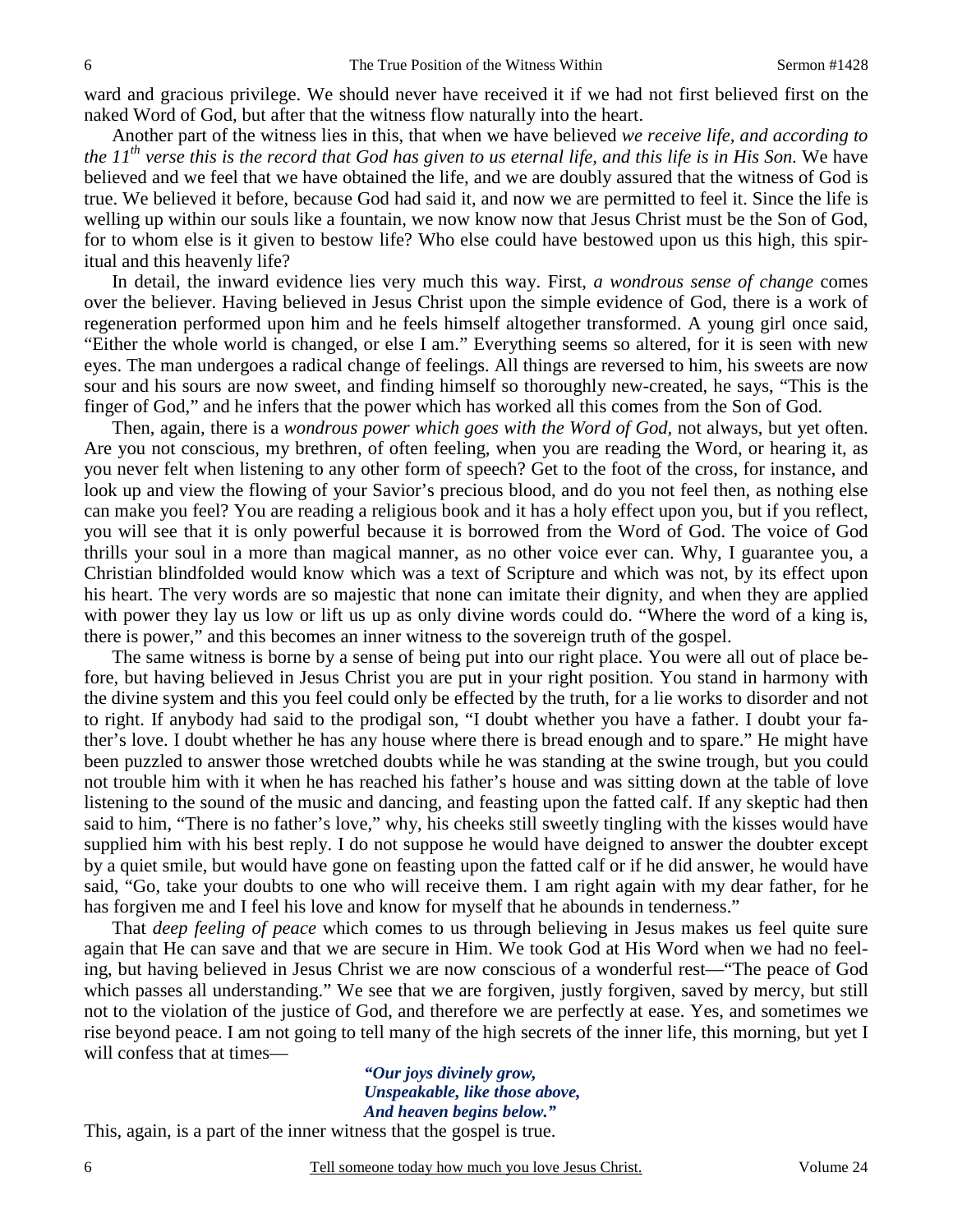And what if I were to speak of growing holiness of character, of increased conformity to Christ's image? Do not these form a good inner witness? What if I were to speak of growing strength, so that the things we dared not once attempt, we now accomplish with ease, or of growing patience under tribulation? Either of these would be noble proofs. What if I spoke of fellowship with God, or of peace in the prospect of death, or of a thousand other blessings which make up Christian experience? Might I not claim that all these go to make up a very powerful inner witness, which abundantly seals the truth which we at first accepted as matter of pure faith in the testimony of God?

**III.** As time hastens I will only pause for a moment to say that THIS INNER WITNESS IS EX-CEEDINGLY EXCELLENT, first, because it is very *plain and easy to be understood*. Numbers of you have never read "*Butler's Analogy,*" and if you were set to study it you would go to sleep over it. Never mind, you may have an unanswerable "analogy" in your own souls. You might not understand Butler or Paley, but you will understand the witness of your own spirit. You may talk to a pauper about mastication and digestion and assimilation, and he will open his eyes and wonder what you mean. But he will understand your practical meaning well enough if you give him a good dinner. So it is with the things of God. Theological terms are difficult, but if you believe in Jesus Christ and He saves your soul, you will understand that He is the divine Savior and nobody will be able to contradict the argument.

That is another point of its excellence—that it is *unanswerable.* A man is told that a certain medicine is mere quackery. "See here," says he, "it healed me." What do you say to such an argument? You had better leave the man alone. So when a Christian is told that the gospel is all nonsense he replies, "It saved me. I was a drunk and it made me sober and more. I was a man of strong passions and it tamed me and more." What can you say to such facts? Why, nothing. It must be with you as with the rulers of old. "When they saw the man that was healed standing with Peter and John, they could say nothing against them."

Such argument as this is *very abiding* in its results. A man who has been transformed and feels himself daily renewed by the gospel, cannot be baffled, because every day his argument is renewed and he finds fresh reasons within himself for knowing that what he believed is true. Such argument is *always ready at hand.* Sometimes if you are challenged to a controversy you have to reply, "Wait till I run upstairs and consult a few books." But when the evidence is personal—"I have felt it, I know it, I have tasted it, handled it"—why you have your argument at your fingertips at all times.

Such witness as this *gives a man great boldness.* He does not begin to conceal his opinions, or converse with his neighbor with an apologetical air, but he is positive and certain. I confess that when I have to argue about the truth of divine things it is a dreary task to me. I am so sure of these things myself, by living and actual test, that I am amazed that other people are not sure too, and while they are wanting me to argue about this point or that, it seems to me like asking a man to prove that there is a sun in yonder sky. I bask in his beams, I swoon under his heat, I see by his light, and yet they ask me to prove his existence! Are they mad? What do they want me to prove? That God hears prayer? I pray and receive answers every day. That God pardons sin? I was in my own esteem the blackest of sinners, and sunk in the depths of despair, yet I believed, and by that faith I leaped into a fullness of light and liberty at once. Why do they not try it themselves? You want me to prove that bread is fit for food. Why, men, I have been living upon it for years. I do not know how to begin my proof. Take a bit of bread, man, and eat and know for yourself. "Taste and see that the Lord is good." We believe, and are sure, and therefore we speak, but we do not wonder if men reject our witness, for they refuse the witness of God.

**IV.** I close by saying that excellent as this inner witness is, IT MUST NEVER BE PUT IN THE PLACE OF THE DIVINE WITNESS IN THE WORD. Why not? Because it would insult the Lord, and be contrary to His rule of salvation by faith, because, moreover, it is not always with us in equal clearness, or rather, we cannot equally discern it. If the brightest Christian begins to base his faith upon his experiences and his attainments, he will be in bondage before long. Beloved, build on what God has said, and not, upon your inward joys. Accept these precious things, not as foundation stones, but as pinnacles of your spiritual temple. Let the main thing be—"I believe because God has spoken." If any other evidence comes to your net, accept it, but go on fishing by faith, faith in God, in God's naked Word. Then, if the Lord's hand should turn and you in providence should be stripped bare like Job, so that you